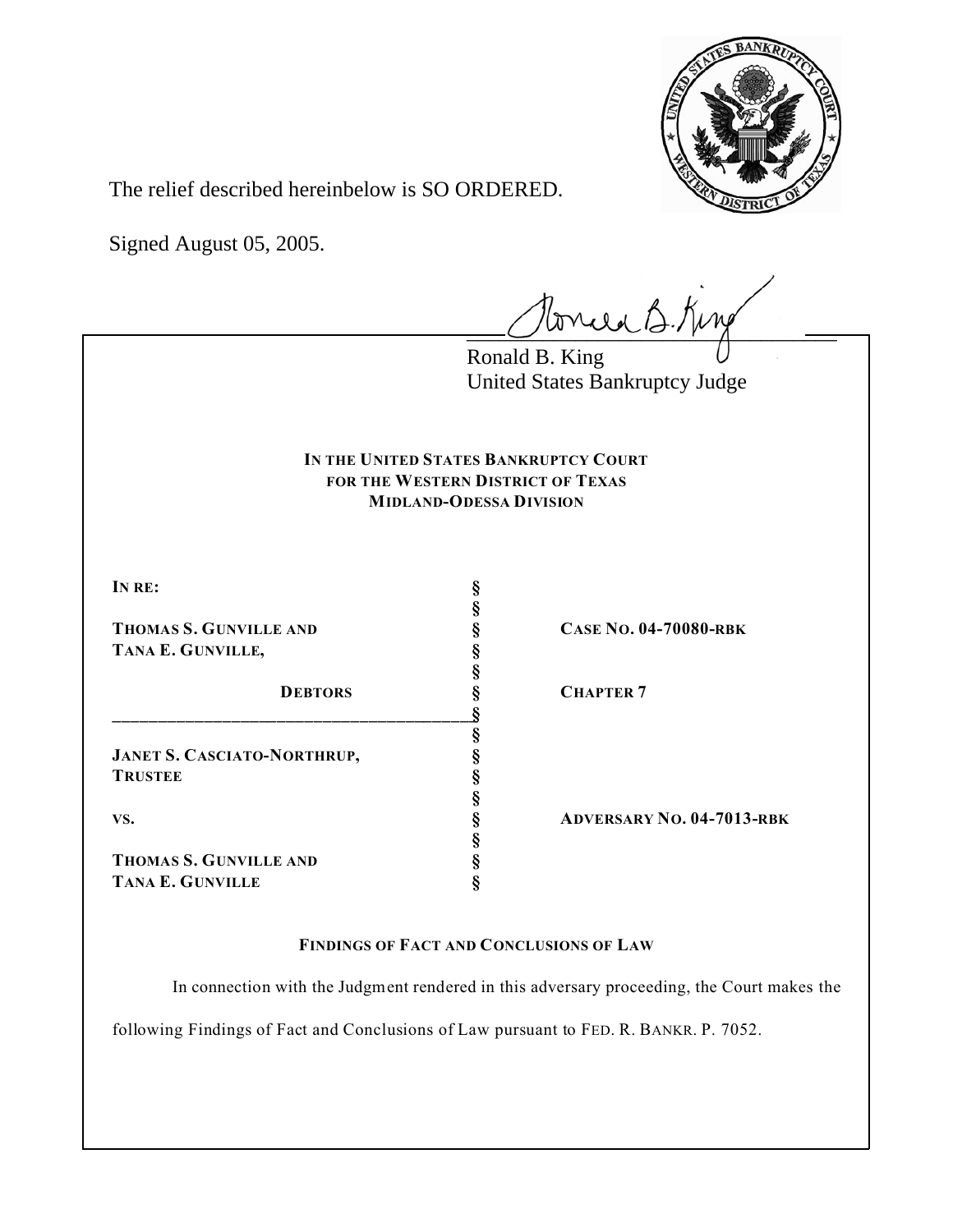## **FINDINGS OF FACT**

1. On June 14, 2001, Thomas S. Gunville and Tana E. Gunville ("Debtors") sold real property in Otero County, New Mexico to a group called B-Jolin Ltd. Company ("B-Jolin") for \$150,000. B-Jolin paid \$50,000 in cash and executed a \$100,000 promissory note ("the B-Jolin Note") for the balance, payable to the Gunvilles. The B-Jolin Note called for annual interest payments on June 14, 2002 and June 14, 2003, with all principal and unpaid interest due and payable on June 14, 2004. The B-Jolin Note also gave the buyer the option to obtain partial releases of subdivided lots for a payment of \$7,500 per acre.

2. On March 13, 2002, the Debtors bought real property in Brewster County, Texas from Reverend Elaine Ponton ("Ponton") for \$200,000. The Debtors paid \$100,000 in cash, and executed a promissory note in the principal amount of \$100,000 for the balance of the purchase price ("the Ponton Note"). The Ponton Note called for 35 monthly payments of interest only. After 35 months, all principal and unpaid interest was due and payable. Ponton received a deed of trust to secure payment of the Ponton Note. Ponton testified by deposition that no additional consideration was contemplated in the agreement between the Debtors and her.

3. In June 2003, the Debtors received a principal payment of \$15,000 and an interest payment of \$8,000 on the B-Jolin Note. The Debtors kept and used the payments.

4. On October 29, 2003, the Debtors prepared a transfer document purporting to have transferred the B-Jolin Note to Ponton on March 13, 2002. The document was recorded in Otero County on October 30, 2003. The Debtors claimed that they had transferred the B-Jolin Note to Ponton on March 13, 2002, as part of the sale transaction. Ponton's deposition testimony stated that she was not aware of the purported transfer until around April 30, 2003. Ponton did not receive the original B-Jolin Note or the related mortgage until after the bankruptcy was filed.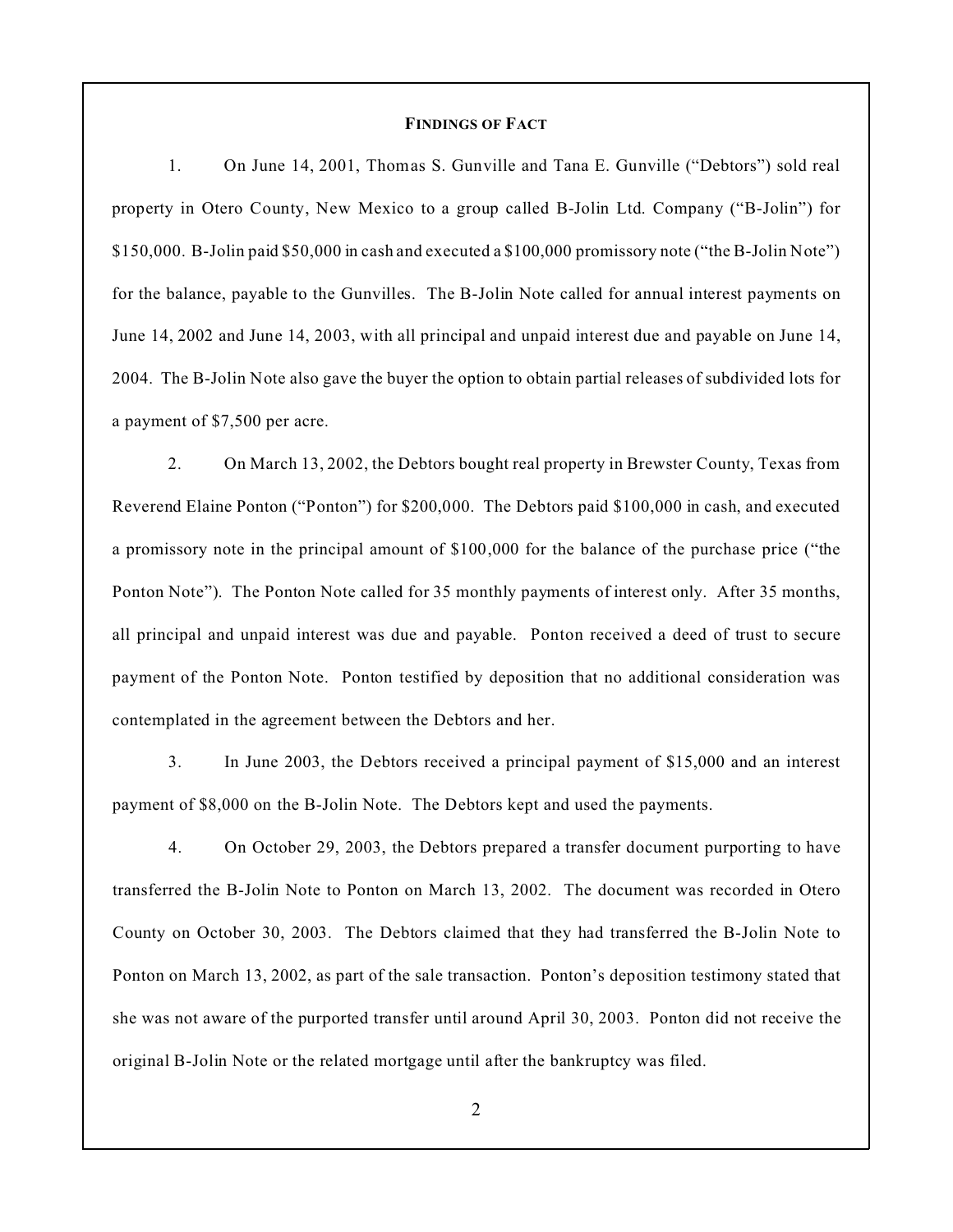5. The Debtors filed a voluntary Chapter 7 case on February 10, 2004. The Debtors listed the B-Jolin Note as exempt property on their schedules. The Court denied this exemption on July 27, 2004. The Trustee brought this adversary proceeding on May 7, 2004, to deny the Debtors' discharge pursuant to 11 U.S.C.  $727(a)(2)(A)$ . Ponton transferred the B-Jolin Note to the Chapter 7 Trustee on or about June 21, 2004.

## **CONCLUSIONS OF LAW**

1. The Court has jurisdiction and venue of this adversary proceeding pursuant to 28 U.S.C. §§ 157(a) and 1334 and the Standing Orders of Reference of the District Court. This matter is a core proceeding. 28 U.S.C.  $\S 157(b)(2)(J)$ .

2. Venue is proper in this Court under 28 U.S.C. §§ 1408 and 1409.

3. The transfer of the B-Jolin Note from the Debtors to Ponton was a transfer of the Debtors' property.

4. The earliest the transfer could have occurred is in October 2003. The Debtors received the benefits of ownership of the B-Jolin Note in June 2003, and Ponton did not receive the original B-Jolin Note or its accompanying mortgage prior to the recordation of the transfer in October 2003. Therefore, the transfer occurred within the year prior to the filing of the bankruptcy petition.

5. Intent to hinder, delay or defraud may be inferred from the Debtors' conduct. *Robertson v. Dennis* (*In re Dennis*), 330 F.3d 696, 701-02 (5th Cir 2003). Several factors, also known as "badges of fraud," may be used to determine the intent of a debtor, including

> (1) the lack or inadequacy of consideration; (2) the family, friendship or close associate relationship between the parties; (3) the retention of possession, benefit, or use of the property in question; (4) the financial condition of the party sought to be charged both before and after the transaction in question; (5) the existence or cumulative effect of the pattern or series of transactions or course of conduct after the incurring of debt, onset of financial difficulties, or pendency or threat of suits by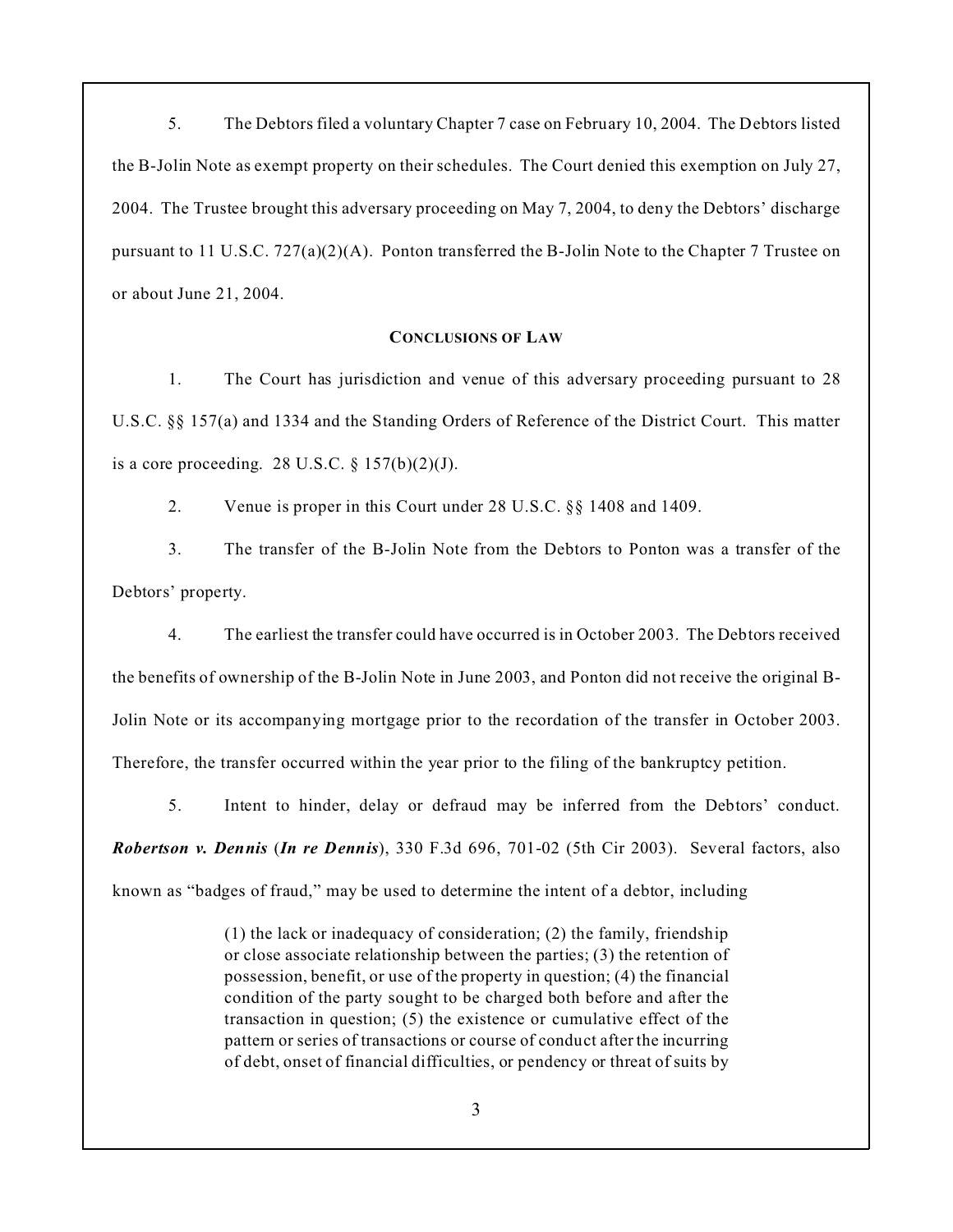creditors; and (6) the general chronology of the events and transactions under inquiry.

*Id.* at 702. Based on the Debtors' conduct, intent to hinder, delay or defraud their creditors may be inferred.

6. The Debtors transferred the B-Jolin Note to Ponton for no consideration in a bizarre attempt to secrete the B-Jolin Note. The contract price with Reverend Ponton was \$200,000: the Debtors paid \$100,000 in cash, and the Debtors gave a note and deed of trust to Ponton for the balance of the purchase price. The value of the B-Jolin Note at the time of transfer was \$85,000. Therefore, the Debtors transferred consideration, directly or as security, of \$285,000 on a \$200,000 purchase price.

7. The Debtors retained possession of the B-Jolin Note until after the bankruptcy was filed, and then claimed it as exempt. In addition, the Debtors retained the benefits of the B-Jolin Note at all times until bankruptcy.

8. The Debtors were having trouble paying their debts as they were becoming due during the year before the bankruptcy petition was filed.

9. The Debtors were facing two lawsuits at the end of the summer in 2003. These lawsuits were exacerbating the Debtors' financial difficulty.

10. The Debtors purported to transfer the note to Ponton on March 13, 2002. The Debtors did not give possession of the original B-Jolin Note to Ponton, however, until after the bankruptcy was filed. The Debtors also listed the B-Jolin Note on their schedules as exempt property. Further, the Debtors sent Ponton a letter after the bankruptcy was filed instructing her to avoid giving the note to any other party for fear that the Trustee would put it into the estate.

4